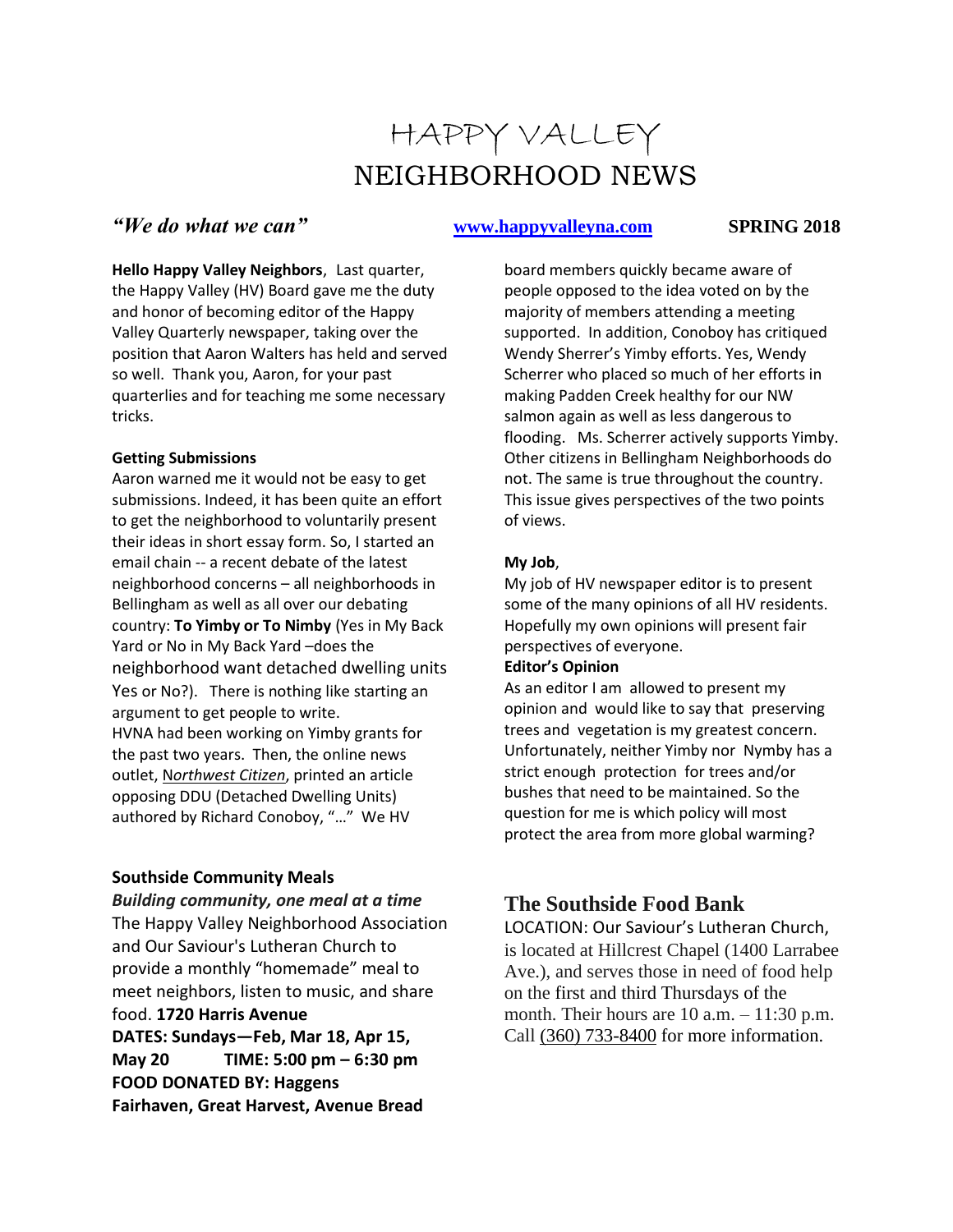### **Upcoming Events February**

**March 19** – Southside Community Meal. Our Saviour's Lutheran Church (1720 Harris Ave.).  $5pm - 6:30pm$ **April 16** – Southside Community Meal. Our Saviour's Lutheran Church (1720 Harris Ave.).  $5 \text{pm} - 6:30 \text{pm}$  28 – YIMBY/HVNA evening of neighborly films. Firehouse PAC (1314 Harris Ave.). The film: "A Man Called Ove." FREE! 6:30pm **29** – YIMBY/HVNA workshop on housing/infill in Happy Valley. Our Saviour's Lutheran Church (1720 Harris Ave.). 9am – 4pm

## **From the Neighborhood HV Rep—**

#### **Ray Dellecker**

Hi HVNA board members, I attended the monthly MNAC meeting last night. Here's what happened:

1. Presentation by Terra Sundin, COB Community Development, on the waterfront project. Discussions are underway concerning possible realignment of the park that will go through the Harcourt part of the site. The Waypoint Park next to the Granary is under **construction** now. There will be a total of 33 acres of park in the entire project. Lot of attention is being paid to easy access and integration with downtown. After the Granary Building, Harcourt plans to construct 3 buildings along the waterway with first floor retail and upper-story residential. Terra said City will require 10% affordable housing.

2. Rick Sepler, Planning Dept Manager spoke on short-term rentals like airbnb in the city. City estimates 307 such units currently operating. Proposed regulations being studied now including no ADUs to be used for STRs. 3. Neighborhood roundtable. I stated that HV is proceeding with the city on the DADU pilot project and that we have started work on YIMBY2. I also

asked if city funds can be made available to help pay for street trees; mayor's office will investigate and reply. As we went around the table, 6 of the neighborhood reps expressed concern or opposition to the D-ADU ordinance (South Hill, South, Samish, York, Birchwood, and Edgemoor). The general theme of opponents was that this is a massive re-zone. Anne Mackie handed out a letter addressed to the Planning Commission and signed by 300 people expressing their opposition. (I noticed that Councilman Borneman is one of the signers.). After the meeting, Mayor Linville expressed appreciation to HV for our work in this area despite the animosity.

### **Other announcements:**

- **Whatcom Dispute Resolution Center has a WCF grant to provide services to neighborhoods. Contact Addie Candib, [outreach@whatcomdrc.org,](mailto:outreach@whatcomdrc.org) [36](tel:(360)%20676-0122) [0-676-0122, x115.](tel:(360)%20676-0122)**

**- City is hiring a retail strategist to work on improving downtown vitality.**

**Ray D.**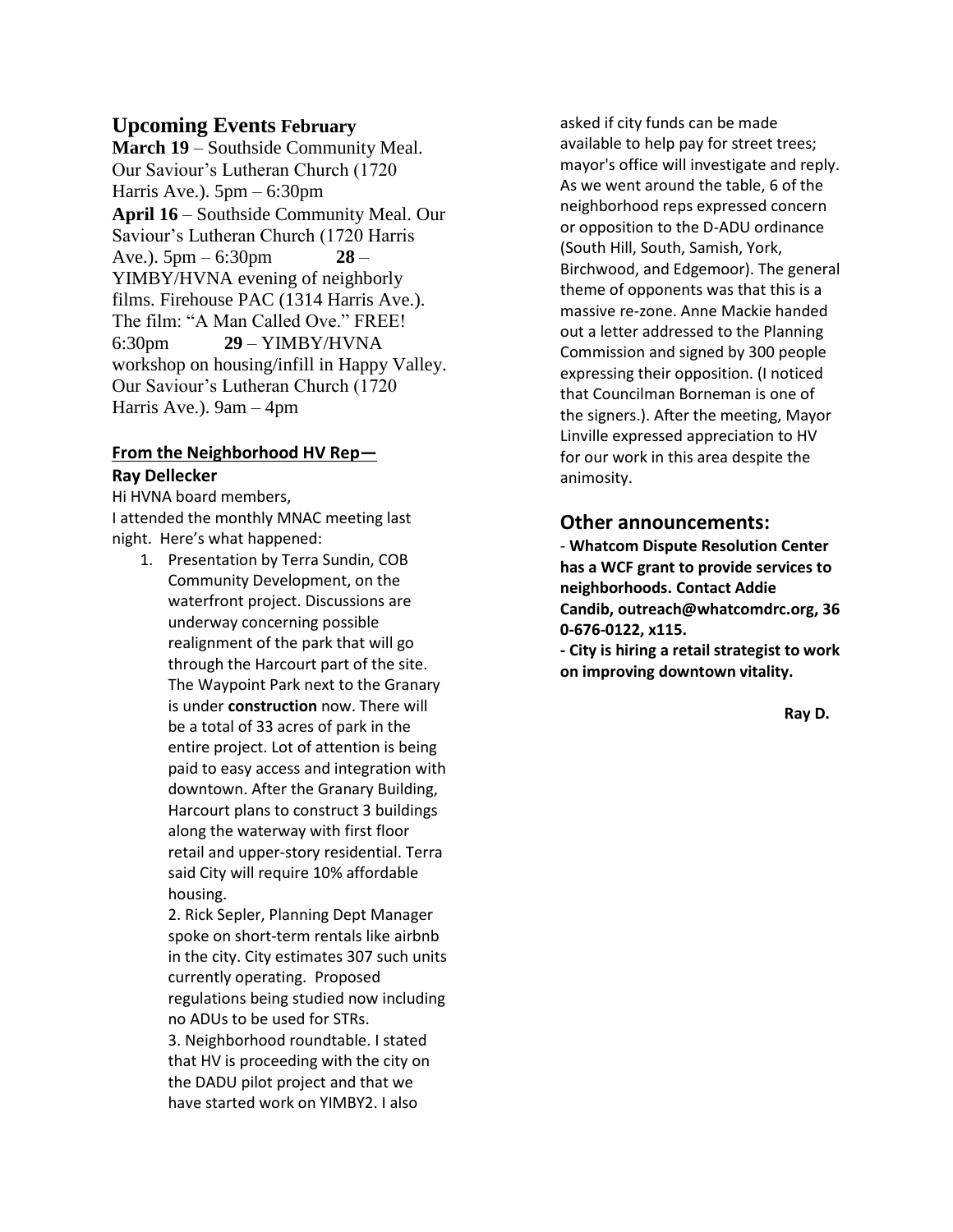| <b>Officers</b>                                    | <b>Name</b>             | <b>Email and Address</b>      |  |
|----------------------------------------------------|-------------------------|-------------------------------|--|
| <b>President</b>                                   |                         |                               |  |
| <b>Vice President</b>                              | <b>Hue Beattie</b>      | beattiehue@gmail.com          |  |
| <b>Treasurer</b>                                   | <b>Bobbi Vollendorf</b> | <u>bobbi2@q.com</u>           |  |
| <b>Secretary</b>                                   | <b>Monica Aebly</b>     | flamingboaryear@yahoo.com     |  |
| At Large<br>Mayors Neighborhood Advisory Comm. Rep | Ray Dellecker           | rdellecker@gmail.com          |  |
| At Large<br>Campus Community Coalition Rep         | <b>Richard Sullivan</b> | rlquade@juno.com              |  |
| At Large                                           | Jim Spaich              | jspaich@yahoo.com             |  |
| At Large                                           | Aaron Walters           | <u>runaaronrun@gmail.com</u>  |  |
| At Large                                           | Kate Nichols            | katennichols@yahoo.com        |  |
| At Large                                           | John Hymas              | hymas@fidalgo.net.            |  |
| At Large                                           | <b>Wendy Scherrer</b>   | bluegreen.northwest@gmail.com |  |
| At Large                                           | Barbara Perry           | annieceis@gmail.com           |  |
|                                                    |                         |                               |  |
| At Large                                           | Alex McLean             | felixian@comcast.net          |  |
| At Large                                           | Jake Charlton           | JakeCharlton@gmail.com        |  |
| At Large                                           | Sam Lockwood            | Lockwoos@premier1.net         |  |
| At Large                                           | Shovia Muchirawehondo   | 2shovia@gmail.com             |  |

#### **2018 Happy Valley Neighborhood Association Board of Directors**

#### **2018 HVNA Committees**

- **NEWSLETTER--**Barbara Perry, Editor
- **MEMBERSHIP--**Sam Lockwood
- **HVNA WEBSITE/SOCIAL MEDIA--**Jake Charlton
- **TREES & TRAILS--J**ohn Hymas, Jake Charlton, Asko Hamalainen
- **SOUTHSIDE COMMUNITY MEAL--**Wendy Scherrer, Susy Hymas, Kate Nichols, Asko Hamalainen, Kevin Sullivan
- **HOUSING/YIMBY 2 Build Small Live Large--**Wendy Scherrer, Kathy Hasenjaeger, Monica Aebly, Rose Lathrop, Mark Schramer, Shannon Maris
- **PADDEN CREEK ALLIANCE**--John Hymas, Hue Beattie, Richard "Sully" Sullivan, Kim Clarkin, Wendy Scherrer, Dale McKinnon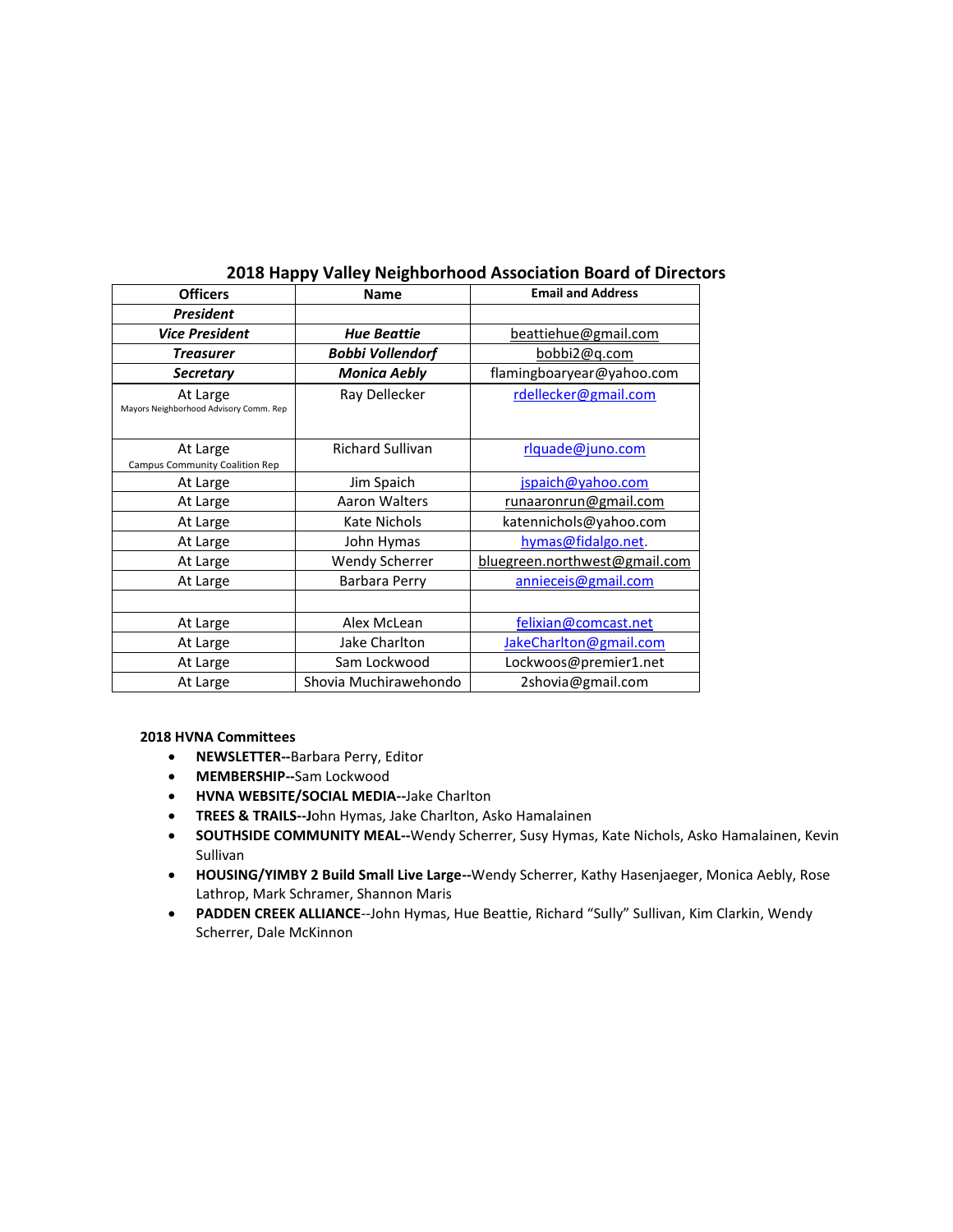## **Shortened Synopsis of of Feb 8 HV Quarterly Meeting:**

#### **Bellingham Police Chief David Doll**

 Crime rates have generally been getting lower overall. An example given was in 2016 there were 0 homicides; however, in 2017 homicides were up to 4. Narcotics arrests have declined.

 Chief Doll praised his department for requiring De-escalate Training so officers can reduce Mental Health problems. He proudly stated that Bellingham has better training to de-escalate situations than the Seattle Police Department.

 Referring to the homeless, the department no longer does "sweeps." The officers sometimes must evacuate homeless people but do **now** allow the homeless to collect their belongings, receive mental health, and be given advice about finding a home.

A homeless man down the rail road tracks from Post Point has been living in a remote area for years.

#### **Public Works Update by Craig Mueller:**

In February, a 14 inch water main installed in 1926 will be replaced with a 16" pipe. There are likely to be Donovan St. road closures. The project will begin in February and take probably a couple months. Citizens may check on-line for improvements to their drinking water at: [https://www.cob.org/Documents/pw/lw/CCR\\_2017\\_web.pdf](https://www.cob.org/Documents/pw/lw/CCR_2017_web.pdf)

**Shannon Marris** is a HVNA member and has presented two one-hour sessions at YIMBY Happy Valley conference last March 29 on our Pilot Project.

In reference to the 70% lot coverage maximum that is presently code for single family residential lots and referenced in my review of the HVNA D-ADU Planning staff & PC recommendations.... here are the references and details

#### *[360-676-185](tel:(360)%20676-1859)*

\*Land Use Code for Single Family Development

<http://www.codepublishing.com/WA/Bellingham/?Bellingham20/Bellingham20.html> \*20.30.040 Standard development regulations.

D. Open Space. A minimum of 30 percent of the site area shall be reserved as private open space.

\*20.08.020 Specific definitions.

"Open space" means land which is free of buildings or impervious surfacing.

<http://www.codepublishing.com/WA/Bellingham/?Bellingham20/Bellingham20.html>

#### **Here are the planning codes for multi-family:**

\*Land Use Code for Multi-Family Development

<http://www.codepublishing.com/WA/Bellingham/?Bellingham20/Bellingham20.html>

**Project Neighborly - YIMBY Happy Valley** YIMBY Happy Valley (YIMBY = Yes In My Backyard) is an idea that some of our Happy Valley Neighborhood Association (HVNA) Board has been working on, with the goal to promote smaller, more affordable housing infill within our neighborhood. HVNA was one of thirty local organizations that received a grant from the Whatcom Community Foundation. The grant was targeted for projects to increase connections, build trust among area residents, and develop a sense of community and promote neighborliness.

*YIMBY Happy Valley,* contact Wendy Scherrer *[bluegreen.northwest@gmail.com](mailto:bluegreen.northwest@gmail.com)* or 715-2993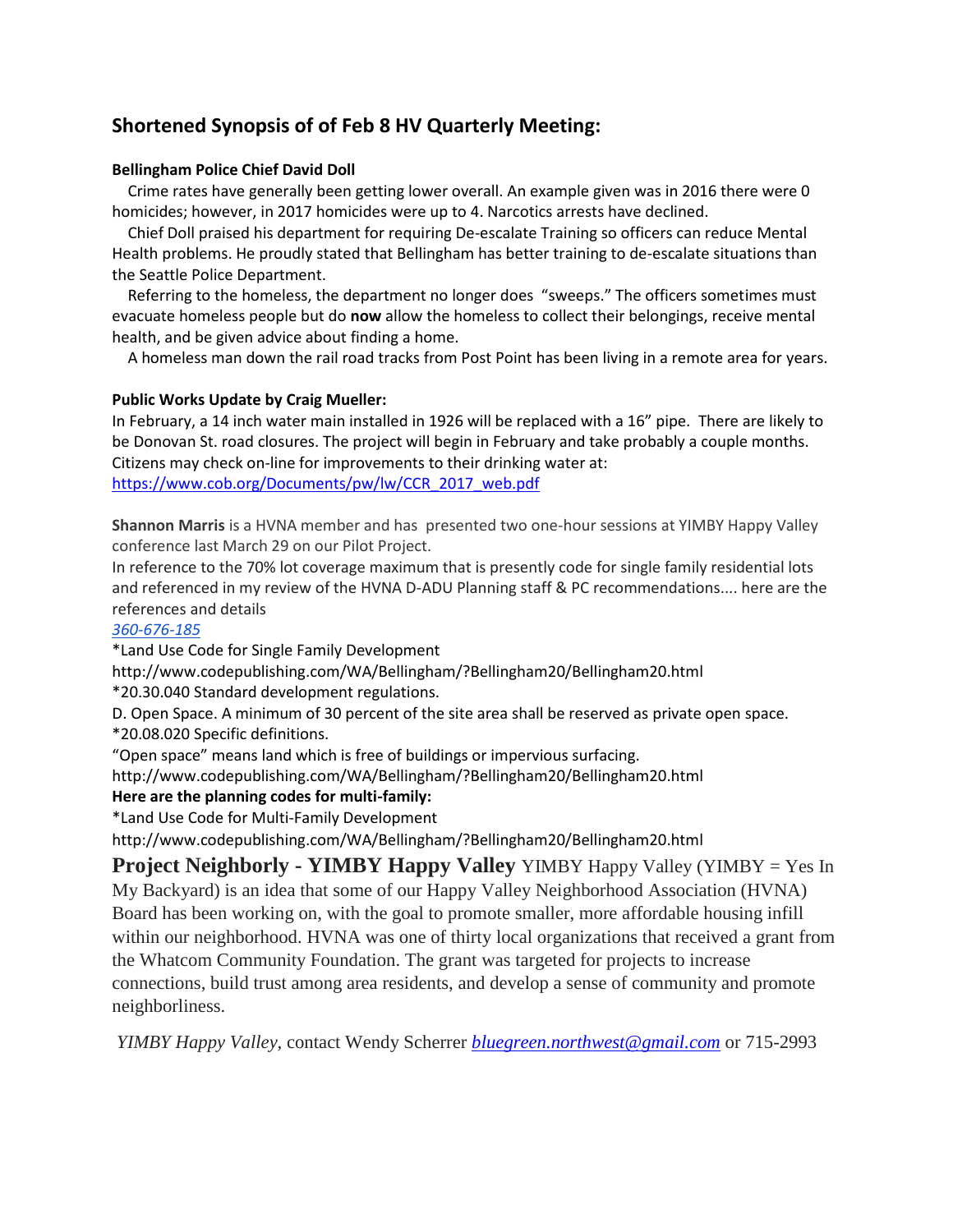#### **Images of HV Residents**

**Richard Sullivan** who lives adjacent to Padden Creek:

"I saw a Great Blue Heron with orange legs and a bald eagle in nearby trees that I had never seen before."

#### **Johnny Hymas,**

"A Barn Owl landed in a tree right beside my window and stared at us through our window for a long time. I hope no one uses any rat poison. That stuff kills any poison that kills the rats. If we want to keep those owls, we better find alternative ways of killing rats."

**Barbara Perry,** The Barn Owl landed on the telephone wire and sat there long enough for the entire family with grandkids coming out of the house as well as others walking by to see it on the wire.

### **Barbara Perry**,

**"First Wild Spring Flower**" On the day before Ground Hog's day, February 1, 2018, the rain drenched the slippery walkways, the wind blew too fast for hats to stay on heads, most Southside Happy Valley residents sanely dressed in their best gear. Myself, physically challenged, decided to stay indoors, near heat and a typewriter-- hoping for inspiration. Then, on this too typical Northwest Day, in the afternoon, the sun came out and stayed out for more than a few minutes.

 I grabbed my coat and sun hat and hopped on my scooter to feel the oxygenated air and breathe deeply. Maybe I would discover a gift from nature. While on my way up the last hill around the block, came running a young HV school boy, Dean Perry. He stopped and then bent down to find and pick the first wild flower of spring that I had ever seen. Dean pulled a few tiny lavender/pink flowers, said he would take them home, place them in water, and eventually plant them.

 This flower of spring is a better fortune than a Ground Hog, I thought. My Lenora Ct., botanist friend, Muriel Keil, didn't identify the flower, but noted what a wonderful sign that spring is on its way.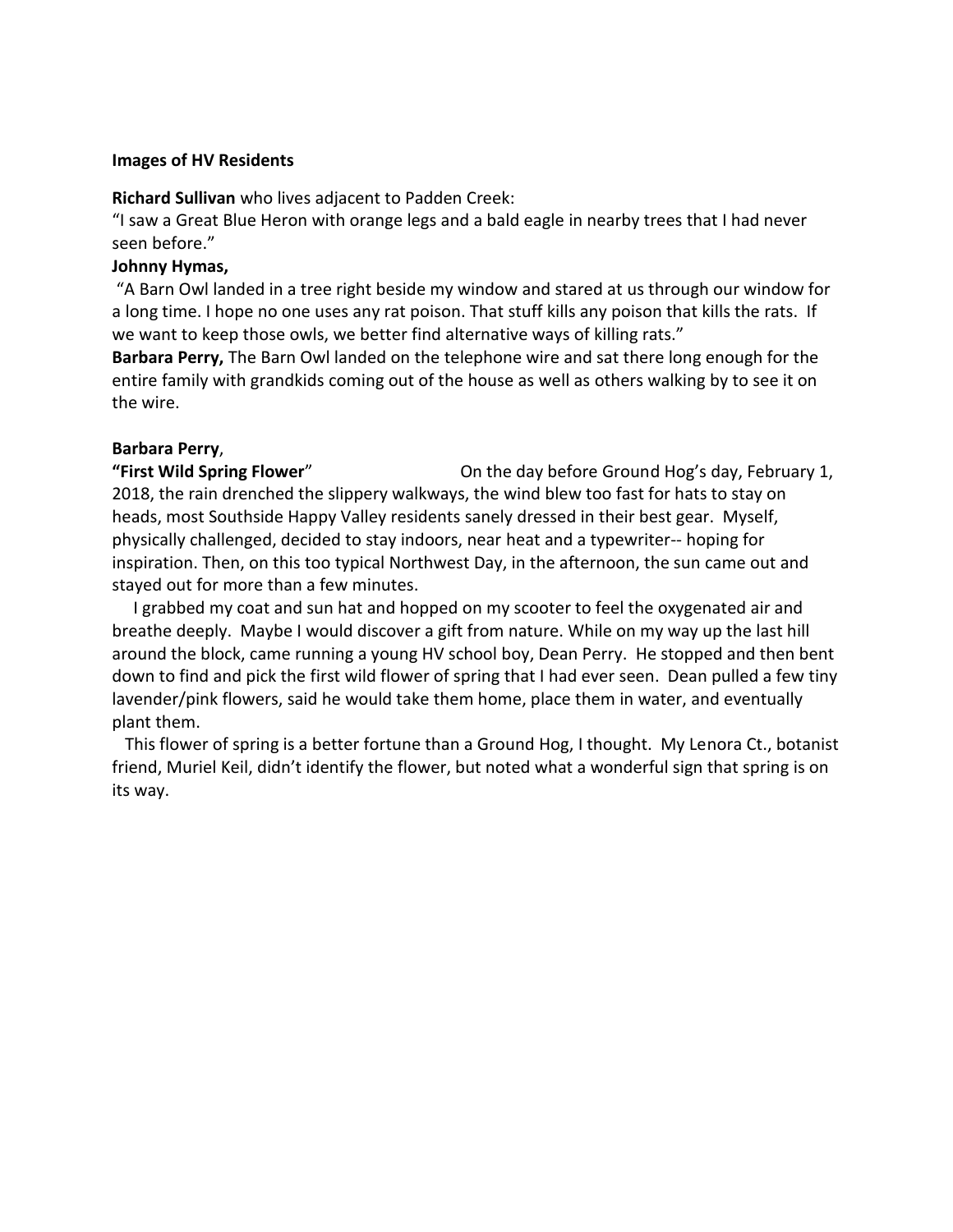**Street Trees** by John Hymas

On January 26, 2016, Happy Valley Neighborhood Association volunteers continued our commitment to enhancing our urban forest by planting six street trees at  $510 \& 511$  Larrabee Ave. It went quickly and efficiently on a weekday. Since 1999 we have planted trees on a Saturday, but due to frozen ground we were forced to put these trees in at a weather break. Planting veterans showed up and all went well. Five Norwegian Sunset Maples (Acer platanoides X Truncatum 'Keithsform' and one Snakebark maple (Acer tegmentosum) were planted, staked and mulched.

If cared for, these trees will out-live us all. They will enhance our local environment in many ways: beauty; biodiversity; habitat; climate moderation; storm water retention; and traffic moderation. The benefits of trees in the urban environment are being discovered daily and every new revelation suggests the more the better. Big thanks to Jeni, Kerry, Asko, Kevin, Bobbi and Prentiss for an organized and efficient job. We had fun too.

As our mature urban canopy is removed as the trees age out, or more commonly are removed due to development, it is important to replace these trees for future generations. All too often mature trees are removed for shallow reasons – "Messy, clog my gutters, view issues, they might get into my water or sewer lines, or they make too much shade". These issues can be resolved oftentimes, and trees retained. Ideally, trees considered for removal would be inspected and evaluated for health and hazard potential by a certified expert before condemnation.

We really need a street tree pruning work party this winter during the dormant season. The trees the Neighborhood Association has planted over the years are our responsibility to maintain. We've done well so far, but the trees are growing and sidewalk and street clearance issues need to be addressed. A gang of volunteers twice a year keeps the mail, garbage and delivery truck drivers happy. I will send out a date and time soon. We have fun too.

If you are interested in joining any of our work parties or would like to plan on street trees for next fall, give me a call (714-9460). If renewing your HVNA annual dues or starting new, consider adding a few bucks toward our street tree fund.

Stay tuned for announcements on periodic street tree puning work crews. Any questions? Call me at 360-714-9460 or e-mail at: [jhymas1331@gmail.com](mailto:jhymas1331@gmail.com)

## **Acts of creation are ordinarily reserved for gods and poets. To plant a pine, one only own a shovel" -- Aldo Leopol**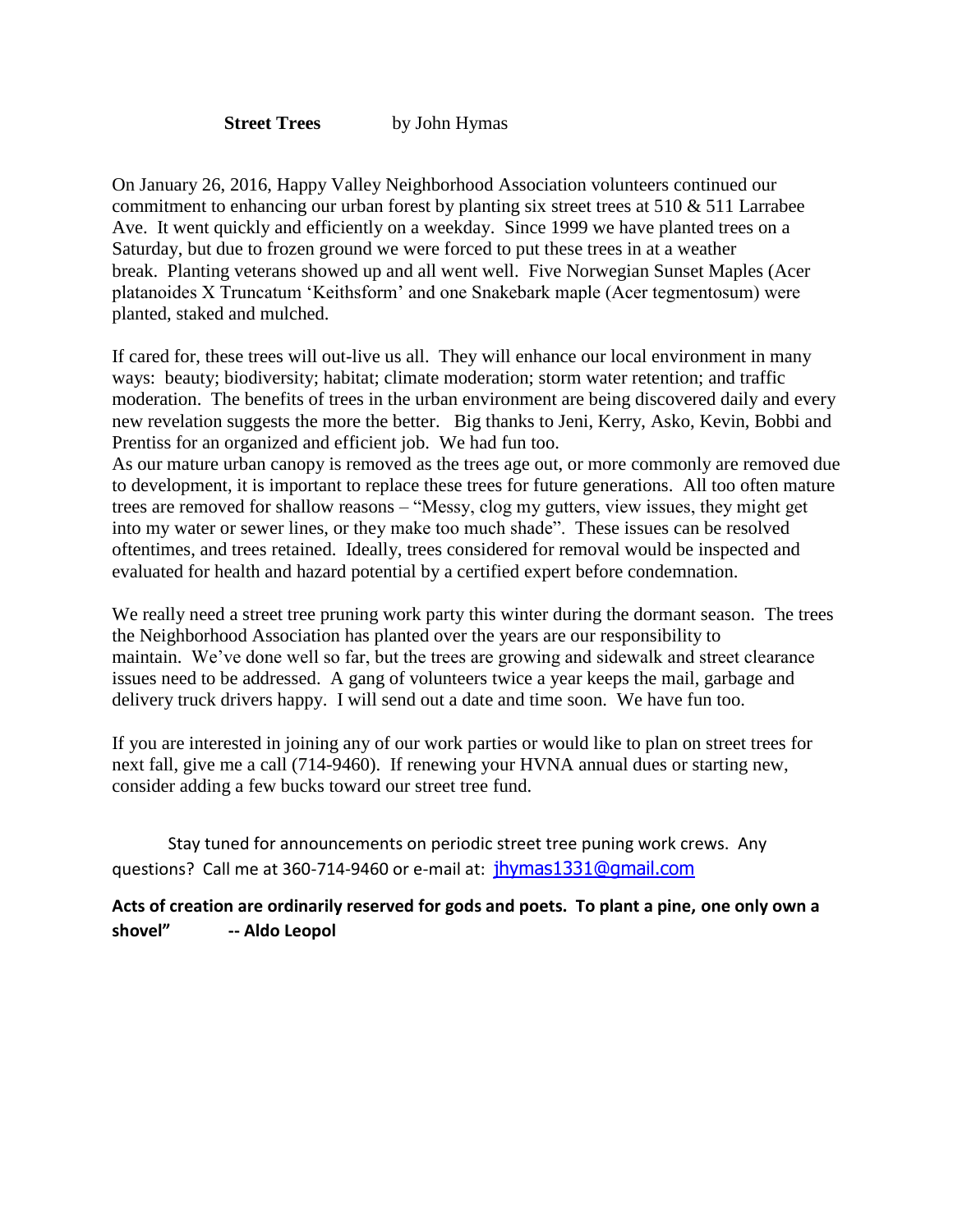#### NYMBY **Another Opinion**

My name is Bobbi Vollendorff. I live in Happy Valley and have lived here for over thirty five years. I've been a member of the Happy Valley Neighborhood Association for almost that same amount of time, and am the current treasurer of our neighborhood association. I'm writing to protest what I've witnessed these last three years in Happy Valley and in the city of Bellingham.

 I've seen one of Bellingham's strongest and most vibrant neighborhoods co-opted by a splinter group of politicians and developers with plans to open our neighborhoods to increased, even unlimited, density, and therefore decreased livability.

**How did it happen?** Happy Valley is Bellingham's largest neighborhood with just over seven thousand people. Only ten out of the neighborhood's 7,000 residents attended a board meeting that discussed opening Happy Valley to detached accessory dwelling units. One of our board members had a friend with a client that wanted to build a detached ADU in the Valley, and she asked us to "get on board"— with the now completely-disproven idea that detached ADUs mean more housing and more housing would—inevitably—mean cheaper housing. Solve the housing crisis! Wonderful!

 Some of my fellow board members are well-meaning people, community-minded people. But it was clear to me then—as it is even more clear to me now—that the main reason for the popularity of allowing Detached Accessory Dwelling Units was that people were seeing dollars signs—their eyes lighting up, not about housing the less fortunate, but fantasizing about income streams that would flow from the AirBNB dollars of short-term rentals. Even good wellmeaning people love the gig economy, right? And what can't people do in an attached ADU (which are approved for all zoning areas) as easily as they can in a Detached ADU------well rent it out as a short term cash cow because we know there will be no enforcement from the City.

 In my neighborhood—Happy Valley—10 people voted to allow detached accessory dwelling units in Happy Valley with no baseline data. Yes, a tiny group of 10 people made a decision that affects a neighborhood of over 7,000. There was almost no attempt even made to actually inform others in the neighborhood of said effort. The meeting minutes go out to approximately 120 people. And now, with close to nothing in the way of neighborhood input or oversight, 5 of the 7 people on our city's planning commission want to take away the rights of all single families in all single family neighborhoods to maintain the livability and quality of life in their own neighborhoods. Maybe you think this is ok, I do not.

 And Happy Valley is no longer just *one neighborhood* serving as a test case, or a trial period to evaluate a plan which will benefit only a few.

**No. It is something else.** That something else is a gateway, an open door to developers, real estate flippers, and profiteers of every persuasion. Welcome to our neighborhoods. Grab that Urban Infill Toolkit to seize the opportunity. Bring your backhoes and tear out the trees, run them loud. Loud enough to drown out the voices of the neighborhoods, the voices of those other 6,990 people who actually live in Happy Valley, in Sehome, in York, and Birchwood, the people who have a stake in what happens there. These people want and deserve a say in how their neighborhood communities are dealt with.

#### **But who is listening? Contact members of the Bellingham City Council to weigh in on this matter as the final decision rests with them. Bobbi Vollendorf**